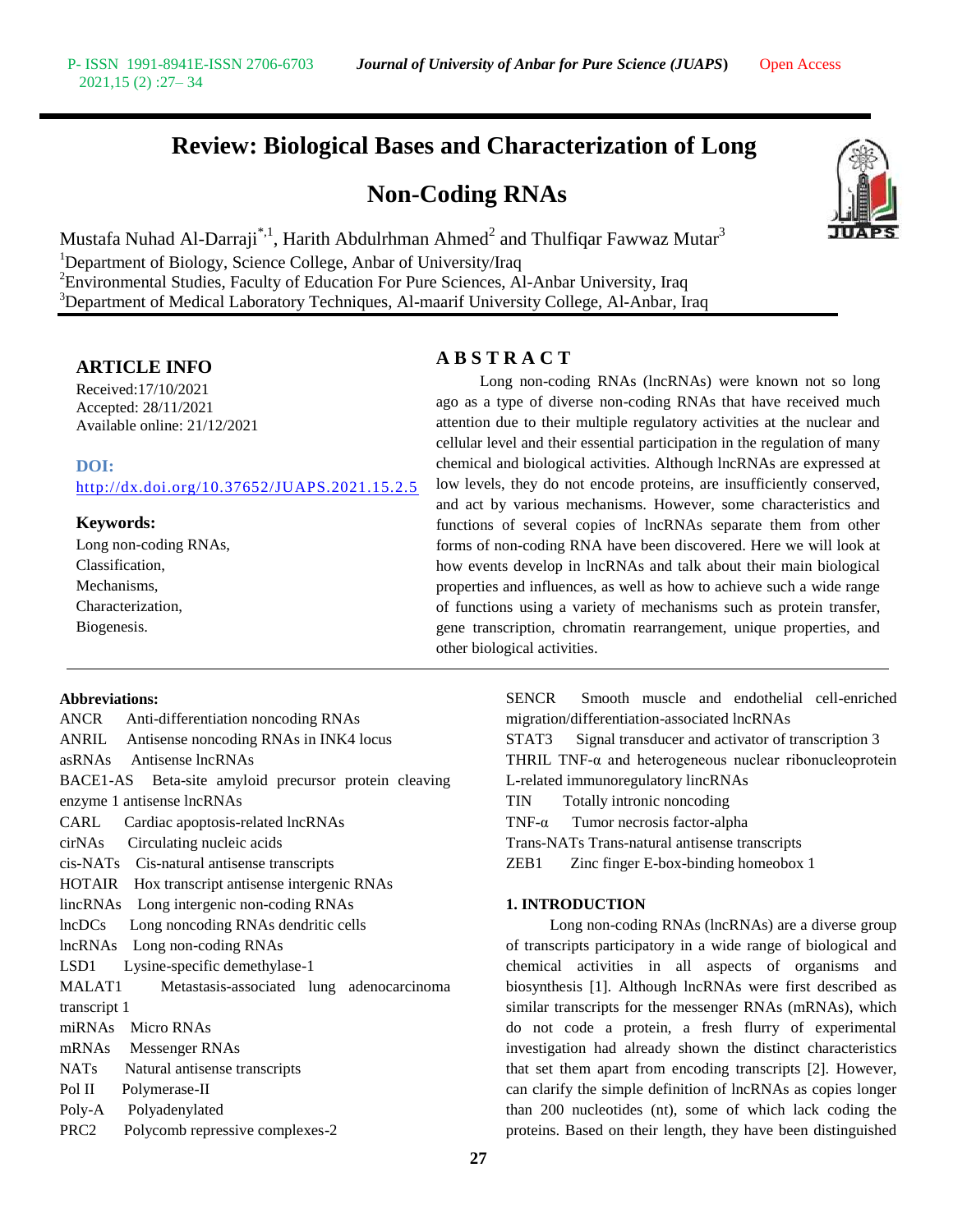# 2021,15 (2) :27– 34

from other types such as small which are less than 100 (nt) and the medium which are less than 200 (nt), which differ not only in length but there are structural, functional, and organizational differences between them [3].

\*Corresponding author. Thulfiqar Fawwaz Mutar. Medical Laboratory Techniques Department, Al-maarif University College, Al-anbar, Iraq.Mobile: +9647831046366 E-mail address: **[thulfiqar.fawwaz@uoa.edu.iq](mailto:thulfiqar.fawwaz@uoa.edu.iq)**

Among the subordinate type of non-coding RNAs, lncRNAs are the most numerous, outnumbering RNAs protein-coding. lncRNAs have also been identified as important regulators in various chemical and biological activities, including genetic organizing and cellular apoptotic, propagation, rotation, metabolites, distinction, and others [4]. There are some characteristics common to most lncRNAs and mRNAs, as they are transcribed by the same enzyme, which is RNAs polymerase-II (Pol II), as well as they have the same number of polyadenylated (poly-A), copies and spliced, while they differ from mRNAs, and can be distinguished through some characteristics such as there have low levels of expression, they are smaller in size compared to mRNAs, in addition to containing lengthy and little exons [5].

lncRNAs can be found in a wide range of organisms, both unicellular and multicellular. Sometimes the secondary organization of lncRNAs is preserved across kinds while poorly preserved in sequence and progression [6]. lncRNAs can be found in the cytoplasm as well as in the nucleus and are categorized according to the transcriptional trend and position to carry out their biological and pathological roles. They are also transferred to many cellular sites within cells to perform a variety of controlled roles and several chemicals and biological actions [7].

To carry out their tasks in the cytoplasm and nucleus, the cytoplasm lncRNAs are thought to act by engaging with working as modulation components and proteins for RNAsconnecting in the cytoplasm, while the nucleus lncRNAs play a variety of tasks via chromatin adjusting, copy control, and serving as a component of the nucleus buildings [8]. In general, much research has focused on the genetic potential of lncRNAs as well as the limited capabilities of coding proteins due to the lack of global reading frames. Therefore, this review will outline the literature of evidence for the biological levels and important characteristics correlated with taxonomic, locational, and functional mechanisms of lncRNAs.

## **2. CLASSIFICATION OF LONG NON-CODING RNAS**

lncRNAs can be grouped into various categories based on genomic localization, structure, and function [9]. In general, lncRNAs can be divided into intergenic or intragenic according to their positions in the genome or action with protein-coding genes [10]. However, long intergenic noncoding RNAs (lincRNAs) do not interfere with protein-coding genes, while the intragenic can interfere with protein-coding genes. They are categorized into four subclasses includes antisense, bidirectional, intronic, and sense lncRNAs [11].

Antisense lncRNAs (asRNAs) are transcriptase from the opposite strand of a protein-coding gene and may be divided into natural antisense transcripts (NATs) includes trans-NATs which organizes the expression of genes at other sites, especially unpaired genes, and cis-NATs that usually serves to organize the expression of the matching sense transcripts [12]. Bidirectional lncRNAs are located adjacent to the coding genes on the counteractive strand of the protein-coding genes and have promoters transcribed in the opposite trend [13]. Intronic lncRNAs reside within protein-coding genes and do not interfere with encoded exons and may contain some transcripts that arose from RNAs processing or on independent transcripts such as intronic circulating nucleic acids (cirNAs), or on independent transcripts as totally intronic noncoding (TIN). Sense lncRNAs can interfere with multiple exons of a different or adjacent gene and transcribe in the same trend of the gene [14].

## **3. MECHANISMS AND FUNCTIONS OF LONG NON-CODING RNAS**

Long non-coding RNAs (lncRNAs) can express multiple genetic processes due to their regulatory, structural, functional, and interacting properties with many cellular, protein, and nucleic acid molecules and participating in these interactions and processes at low levels [15]. However, the signals, decoys, guides, and scaffolds are all examples of techniques that lncRNAs can use to perform the job of gene modulation [16, 17]. Signal lncRNAs play a role in molecular messaging by being transcribed at specific space-time locations to read the intracellular milieu or react to specific triggers [18]. Decoy lncRNAs may behave as molecular harpoons, attracting RNA-binding proteins like transcriptional regulators and histone modifications enzymes, and other RNA sequences like micro RNAs (miRNAs), to influence cellular physiological systems [19].

By building aggregates with ribonucleoproteins and guiding their distribution to specified chromatin sites, guidance lncRNAs are frequently used as molecular aides. By constructing compounds with this kind of chemical composition that operates as transcriptional activation, scaffold lncRNAs might act as key substrates for the transcription [3, 20]. lncRNAs possess multiple mechanisms during translation and transcription of genes that are responsible for regulation and gene interaction with proteins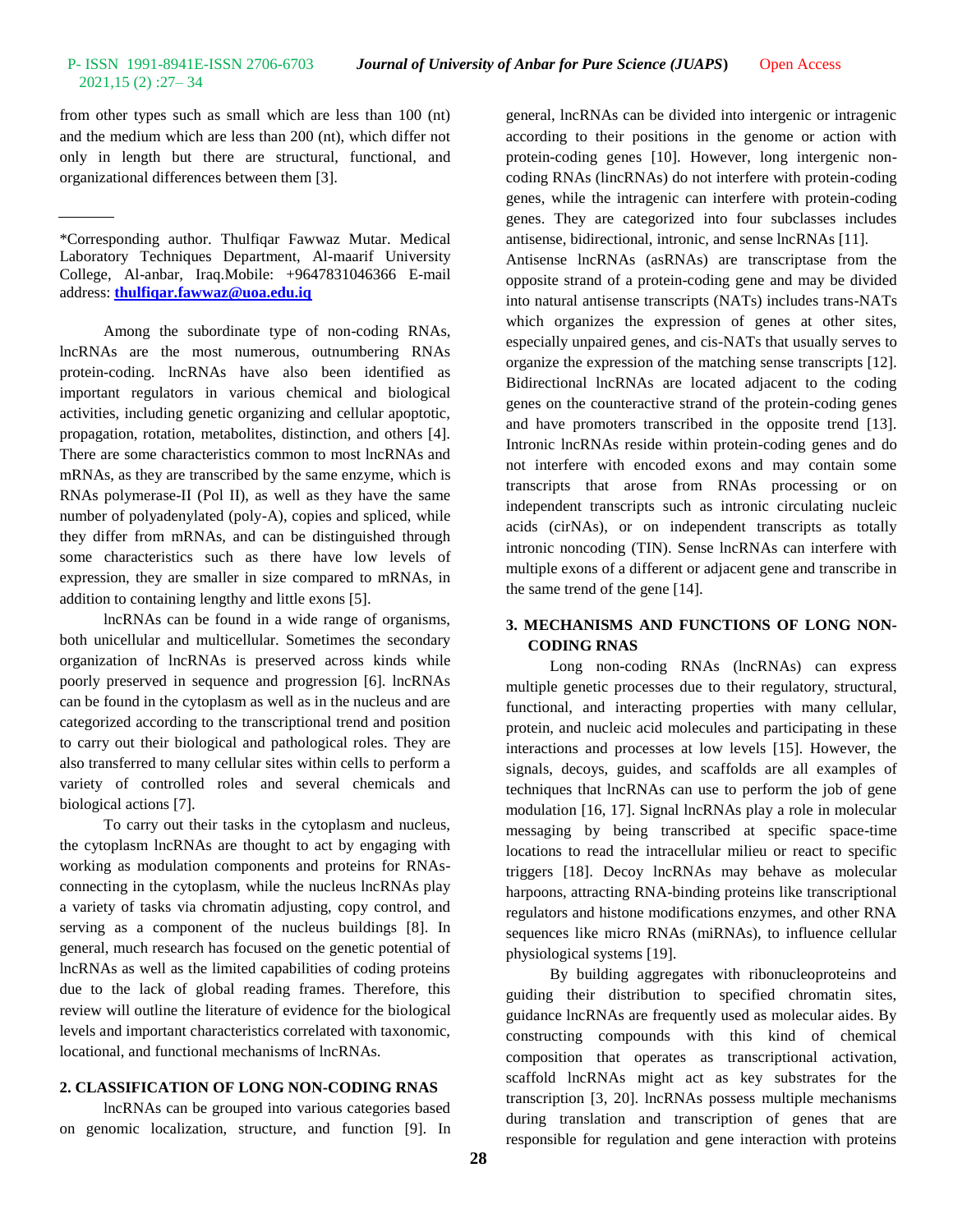by serving as scaffolding, recruiting chromatin-modifying complexes [21], and activating or stabilizing proteins at specific genetic sites to achieve optimal regulation and gene expression [22]. Cis-natural antisense transcripts (cis-NATs) can express and affect chromatin structure via regulating transcription processes and induct regulatory complexes to proximal genomic sites in addition to their ability to regulate genes in a manner independent of lncRNAs [23].

lncRNAs can work with genetic processes through the manipulation and rotation of RNA and is responsible for the degradation or translation of messenger RNAs as well as its work with epigenetic processes in the regulation of many transcripts and chromatin remodeling [24]. Subcellular localization is important for the mechanisms of action of lncRNAs because these molecules can be located in different locations such as cytoplasm and chromatin, in addition to their presence in the nuclei, based on the structural design [25]. For example, lncRNAs metastasis-associated lung adenocarcinoma transcript 1 (lncRNAs MALAT1) can interact with splicing factors and affect their allotment in nuclear stains by acting as a molecular sponge [26].

Table 1 demonstrates a group of lncRNAs related to many biological activities and functions. However, antidifferentiation noncoding RNA (ANCR) inhibits the differentiation pathway to preserve epidermal adult bone marrow cells [27]. Moreover, cardiac apoptosis-related lncRNAs (CARL) work as microRNA-539 genes in cardiac muscle cells and inhibit them from apoptosis and cleavage [28]. Tumor necrosis factor-α and heterogeneous nuclear ribonucleoprotein L-related immunoregulatory lincRNAs (THRIL) are regulatory expresses of cytokines such as TNF- $\alpha$ and inflammatory response [29].

lncRNAs can form a double or triple hybrid structure of RNA-DNA, the fetal lethal noncoding developmental regulatory (lncRNAs Fendrr) act to compose the tertiary structure in the district of gene promoters [30], as well as act to regulate remote and proximal genes by recruiting polycomb repressive complexes-2 (PRC2) on some target genes and sequences in mammalian [31]. lncRNAs hox transcript antisense intergenic RNAs (HOTAIR) act to inhibit specific genes by recruiting PRC2 and lysine-specific demethylase-1(LSD1) by forming a triple structure with AG-rich patterns in the specific gene promoters area of the medical signaling cells [32]. Antisense noncoding RNAs in INK4 locus (ANRIL) participatory in inflammations and arteriosclerosis and related with the disorder of vascular endothelial cells and associated with the growth and apoptosis of cardiac muscle cells [33]. Smooth muscle and endothelial cell-enriched migration/differentiation-associated lncRNAs (SENCR) have the ability to regulate the endothelial cells in the angiogenesis

of the cells separated from the veins of the umbilical [34]. Long intergenic noncoding RNA predicting cardiac remodeling (LIPCAR) is a predictor for cardiovascular diseases and is related to clinical acuteness [35]. Long noncoding RNA dendritic cells (lncDCs) are linked to signal transducer and activator of transcription 3 (STAT3) and activated to regulate the differentiation of dendritic cells [36].

Natural antisense transcripts (NATs) can regulate alternative splicing of genes by forming the duplex structure with pre-mRNA [37]. In epithelium cells, the RNA-RNA double structure is formed by binding lncRNAs NATs with zinc finger E-box-binding homeobox 1 (ZEB1) gene to stop the binding of the large ribonucleoprotein complex and translate the Zeb2 gene [38]. Beta-site amyloid precursor protein cleaving enzyme 1 antisense lncRNA (BACE1-AS) are lncRNAs from the antisense string of β-endocrine enzyme-1 gene that can create a double structure with BACE1 mRNAs, which leads to improved mRNA synthesis and can be induced stability or higher regulation of BACE1 protein levels [39]. However, BACE1-AS regulates neuronal functions, and it could be a possible biomarker in Alzheimer's disease [40].

| <b>Type of lncRNA</b> | <b>Function</b>                                                                                                                                               | <b>References</b> |
|-----------------------|---------------------------------------------------------------------------------------------------------------------------------------------------------------|-------------------|
| <b>IncRNAs-ANCR</b>   | Inhibits differentiation pathway to<br>preserve epidermal adult bone<br>marrow cell.                                                                          | $[27]$            |
| IncRNAs-CARL          | Inhibits cardiac muscle cells from<br>apoptosis and cleavage.                                                                                                 | $[28]$            |
| IncRNAs-ANRIL         | arteriosclerosis<br>Involved in<br>related to the disorder of vascular<br>endothelial cells as well as to<br>growth and apoptosis of cardiac<br>muscle cells. | $[33]$            |
| <b>IncRNAs-SENCR</b>  | Regulate the endothelial cells in<br>the angiogenesis of the cells<br>isolated from the veins of the<br>umbilical.                                            | [34]              |
| <b>IncRNAs-LIPCAR</b> | Predictor for heart diseases and<br>related with the clinical severity.                                                                                       | $[35]$            |
| <b>IncRNAs-DCs</b>    | Binds to signal transducer and<br>activator of transcription 3<br>(STAT3) and activated for<br>regulating the differentiation of<br>dendritic cells.          | $[36]$            |
| IncRNAs-THRIL         | of<br>Regulatory expression<br>inflammatory response<br>and<br>cytokines such as TNF-α.                                                                       | [29]              |
| IncRNAs-BACE1-<br>AS  | Regulations neuronal functions<br>and It could be a possible<br>biomarker in Alzheimer's disease.                                                             | [40]              |

**Table 1:** Some types of lncRNAs and their biological activity in the different body actions.

## **4. CHARACTERIZATION OF LONG NON-CODING RNAS**

lncRNAs are a type of non-coding RNAs (ncRNAs) that predominantly found in the nucleus and make up a significant portion of the genome with tallness much over 200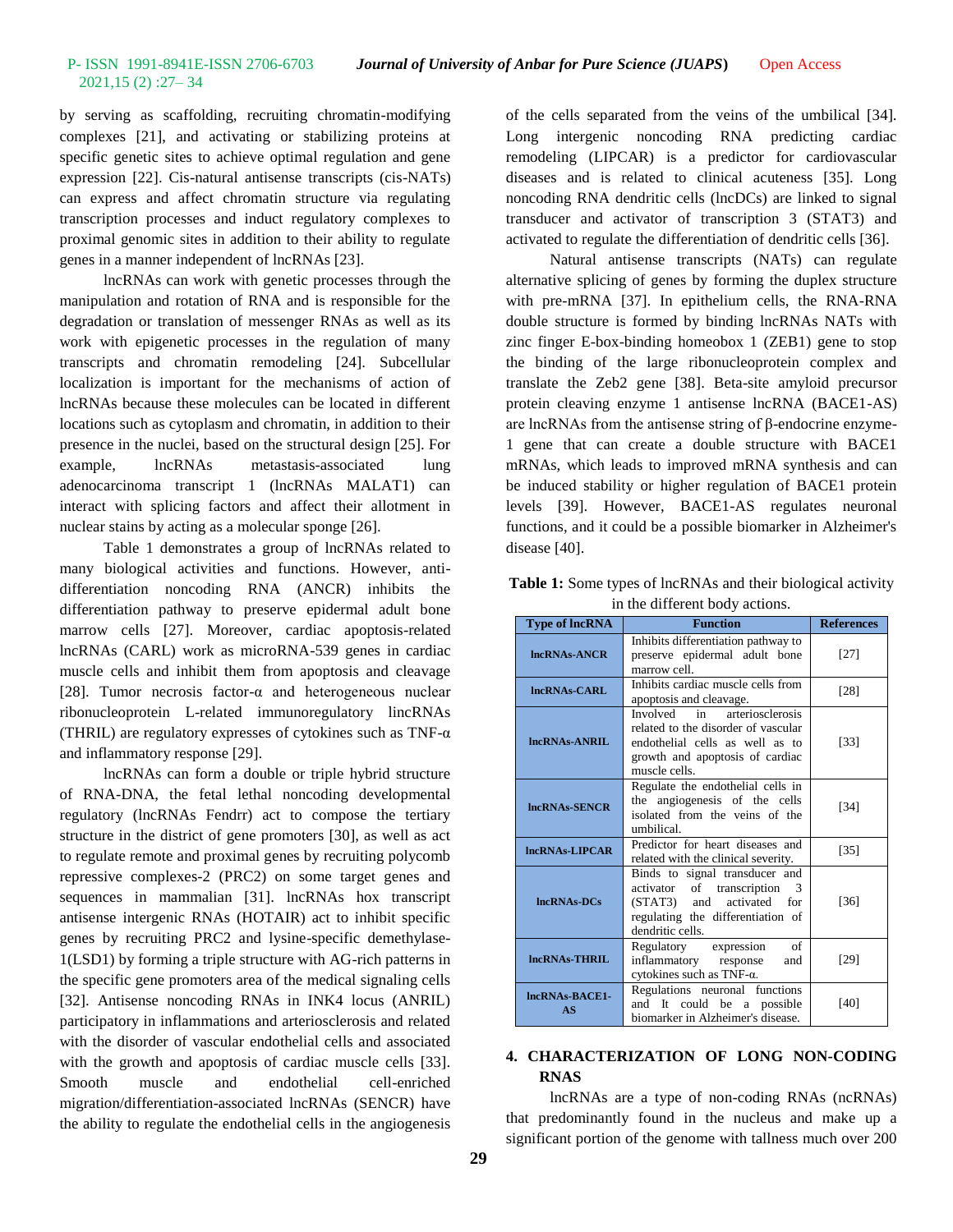(nt) [2], many conformational aspects of lncRNAs are discovered to be similar to those that have fewer transcriptions, are commonly have a five-prime cap, splicing, and three ends (poly-A) [41]. lncRNAs are preserved by cell kind and can change in reaction to external or during evolution. The secondary construction of lncRNAs appears to be preserved amongst strains, whilst their sequence is infrequently preserved [42].

According to several data, the genetic information is expressed into RNA about 85 percent, but approximately 2 percent of total gets translated to proteins. lncRNAs are one of these non-coding genes that are being linked to a growing variety of biochemical and pathological pathways [43]. lncRNAs are required for cell proliferation and evolution, progression of cancer, as well as different purposes, during numerous non-genetic influences on the gene expression, lncRNAs either suppresses or stimulate transcriptional activation [44].

lncRNAs are a unique type of genes that are discovered to be frequently transcribed in the genes, polymorphisms, mutation, and illnesses that cause a wide range of pathologies [45]. The long size of lncRNAs enables them to coil into a more useful form and be given something like a physiological role, despite their inability to encode proteins [22]. lncRNAs induce the expression by reacting with DNAs, RNAs, and proteins, yet it is linked to human disorders through various techniques, including changes in the expression, apoptotic, and cell signaling [46]. lncRNAs are greater than two Kb long, with a coding possibility of smaller than one hundred amino acids. Protein-coding genes likely account for twenty percent of transcription activity in the genetic code, and these data demonstrate that lncRNAs sequences are much greater than encoding sequence information for RNAs [9].

For characteristic modification for genetic expression and protein composition, various groups of lncRNAs have different ways of acting; cell-special development is found in lncRNAs, so each is shown to be transcribed at a given moment, and they can act as molecular indicators in response to a wide range of triggers [47]. Furthermore, lncRNAs could be discovered in a variety of organs, reflecting their vast range of biological characters, while the brain tissue and central nervous system show to get the largest selection of generated lncRNAs [48]. In addition, lncRNAs could be located in a variety of cellular organelles, such as the nucleus and the cytoplasm, where they appear to be most abundant [49].

#### **5. BIOGENESIS OF LONG NON-CODING RNAS**

The biogenesis of lncRNAs is generally dependent on the same approach as the transcription process for proteincoding and necessitates the assistance of the traditional factors of RNA polymerases like pre-initiation, elongation, and particular factors [41]. The biogenesis of lncRNAs molecules is often like to mRNAs in terms of their composition thanks to some common properties between them which include the 50 capping, (poly-A), splicing, and RNA-polymerase II acts by a copy for the lncRNAs molecules from specific portions of the genome such as remote protein-coding, exonic, and intergenic[15].

The biogenesis of lncRNAs is monitored via some exciters and processes that are formed for each level according to the cell type, as most of them have diverse expression modes, have featured nuclear positions, and receive transfer processes within and between cells, as well as posttranscriptional adjustments [50]. To create variety in proteins, lncRNAs are likely to perform alternative splicing between some specific genes by reacting with some factors and forming a double structure with pre-mRNA and thus reforming chromatin [51]. When the transcription process is completed, the lncRNAs molecules are tucked into a double structure that contains some regions that enable them to interact, conjugate, and perform binding or modification operations between them and with RNAs such as mRNAs and miRNAs, as well as proteins, DNA and other types of lncRNAs [52].

## **6. REGULATION OF LONG NON-CODING RNAS TRANSCRIPTION**

Because lncRNAs have originated as valuable actors in regulating the expression and also have a greater level of specificity, i.e., they are displayed in a type of cell, tissue, growth conditions [1], or disorder state-particular mode, quantitative variances in the transcriptional regulation of lncRNAs or mRNAs indicate that lncRNAs have been particularly regulated like a category [22].

The selectivity is often used to argue that lncRNAs expression is far more closely controlled than of proteincoding genes, inclusion of the lncRNAs plays a critical role in cell state determination [53]. In mammals, lncRNAs stimuli are about as evolutionarily preserved as mRNAs stimuli, and lncRNAs expression patterns are frequently associated with mRNAs expression fashions including both trans-NATs and cis-NATs indicating the significance of lncRNAs expression programs and proposition that they may be co-regulated in expression links [54].

Generally, small or long non-coding RNAs participate in numerous regulatory actions in the transcriptional and posttranscriptional development, and also in the epigenetic stages [55], therefore they can be involved in a wide range of biological and chemical regulatory mechanisms, which would include protein and gene regulation, nuclear functional arrangement, RNAs cloning, chromatin arranging, and cellular construction protection [56–58].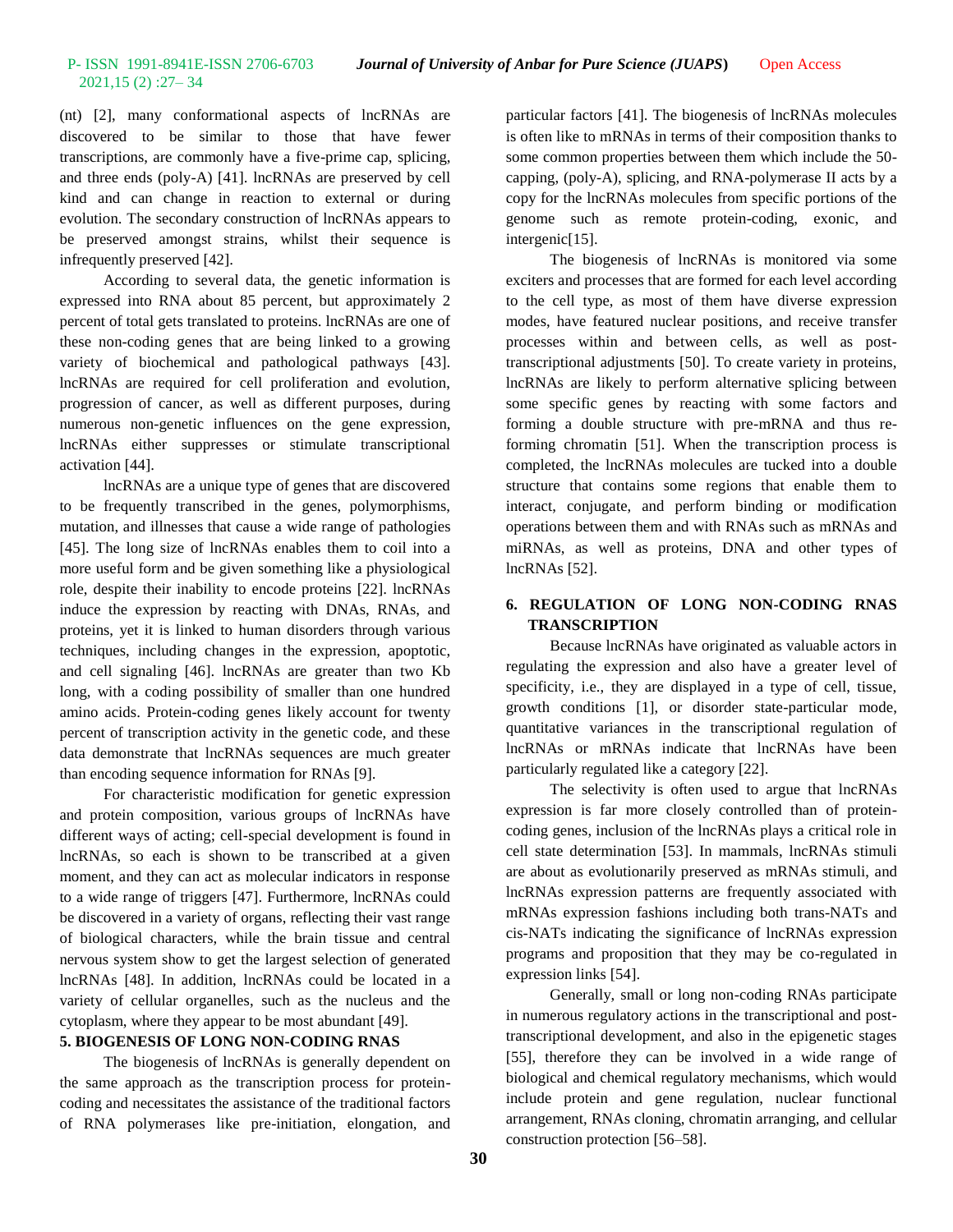lncRNAs have numerous activities at the transcriptional stage, including disrupting transcriptional material attachment to particular coding domain, adjusting transcriptional component location mostly in sequence, interfering for internal RNAs, and generating scaffolding with proteins and DNA [59], in addition are acting as molecular indication, sponges for miRNAs reservation, and ribonucleoprotein compound conductor [60]. The regulations and activities of lncRNAs in the post-transcriptional stage include the mRNAs adjusted via substitution splicing and modify the influences of mi-RNA on particular gene, either immediately or secondarily [61]. Also, nuclear lncRNAs such as metastasis-associated lung adenocarcinoma transcript-1(MALAT1) and nuclear enriched abundant transcript-1 (NEAT1) engage an important function in the regulation processes at post-transcriptional stages through responses for the mRNA splicing and protein-coding[62, 63].

### **7. CONCLUSION**

lncRNAs have many characteristics and functions that are involved in many biological systems, which motivated researchers to study and investigate the pathways in which they participate. Despite the ongoing discoveries of new transcripts of lncRNAs among mammalian genes, it was important to review the biogenesis of lncRNAs and the main groups of these genes and recognize the most important types of them based on the genetic location, structural, and functional that enabled them to participate in the regulatory and biological activities for the genetic factors and the control of many diseases in the body. Thus, the continued diversity of lncRNAs requires the development of new techniques and methodologies that help improve the discovery of new transcripts and understand their diverse biological functions related to the development of human diseases.

#### **8. REFERENCES**

- 1. Statello, L., Guo, C.-J., Chen, L.-L., & Huarte, M. (2021). Gene regulation by long non-coding RNAs and its biological functions. *Nature Reviews Molecular Cell Biology*, *22*(2), 96–118.
- 2. Wang, C., Wang, L., Ding, Y., Lu, X., Zhang, G., Yang, J., … Xu, L. (2017). LncRNA structural characteristics in epigenetic regulation. *International Journal of Molecular Sciences*, *18*(12), 2659.
- 3. Zhang, G., Lan, Y., Xie, A., Shi, J., Zhao, H., Xu, L., … Xiao, Y. (2019). Comprehensive analysis of long noncoding RNA (lncRNA)-chromatin interactions reveals lncRNA functions dependent on binding diverse regulatory elements. *Journal of Biological Chemistry*, *294*(43), 15613–15622.
- 4. Hon, C.-C., Ramilowski, J. A., Harshbarger, J., Bertin, N.,

Rackham, O. J. L., Gough, J., … Severin, J. (2017). An atlas of human long non-coding RNAs with accurate 5′ ends. *Nature*, *543*(7644), 199–204.

- 5. Fatica, A., & Bozzoni, I. (2014). Long non-coding RNAs: new players in cell differentiation and development. *Nature Reviews Genetics*, *15*(1), 7–21.
- 6. Jarroux, J., Morillon, A., & Pinskaya, M. (2017). History, discovery, and classification of lncRNAs. *Long Non Coding RNA Biology*, 1–46.
- 7. Zhang, K., Shi, Z.-M., Chang, Y.-N., Hu, Z.-M., Qi, H.-X., & Hong, W. (2014). The ways of action of long noncoding RNAs in cytoplasm and nucleus. *Gene*, *547*(1), 1– 9.
- 8. Noh, J. H., Kim, K. M., McClusky, W. G., Abdelmohsen, K., & Gorospe, M. (2018). Cytoplasmic functions of long noncoding RNAs. *Wiley Interdisciplinary Reviews: RNA*, *9*(3), e1471.
- 9. Hombach, S., & Kretz, M. (2016). Non-coding RNAs: classification, biology and functioning. *Non-coding RNAs in colorectal cancer*, 3–17.
- 10. Kirk, J. M., Kim, S. O., Inoue, K., Smola, M. J., Lee, D. M., Schertzer, M. D., … Collins, D. W. (2018). Functional classification of long non-coding RNAs by k-mer content. *Nature genetics*, *50*(10), 1474–1482.
- 11. Amin, N., McGrath, A., & Chen, Y.-P. P. (2019). Evaluation of deep learning in non-coding RNA classification. *Nature Machine Intelligence*, *1*(5), 246–256.
- 12. Johnsson, P., Lipovich, L., Grandér, D., & Morris, K. V. (2014). Evolutionary conservation of long non-coding RNAs; sequence, structure, function. *Biochimica et Biophysica Acta (BBA)-General Subjects*, *1840*(3), 1063– 1071.
- 13. Cao, Z., Pan, X., Yang, Y., Huang, Y., & Shen, H.-B. (2018). The lncLocator: a subcellular localization predictor for long non-coding RNAs based on a stacked ensemble classifier. *Bioinformatics*, *34*(13), 2185–2194.
- 14. Saglam, A. S. Y., Alp, E., & Onen, H. I. (2020). Circular RNAs and its biological functions in health and disease. *Gene Expr. Phenotypic Trait*, 1–37.
- 15. Dahariya, S., Paddibhatla, I., Kumar, S., Raghuwanshi, S., Pallepati, A., & Gutti, R. K. (2019). Long non-coding RNA: Classification, biogenesis and functions in blood cells. *Molecular immunology*, *112*, 82–92.
- 16. Liu, H., Wang, R., Mao, B., Zhao, B., & Wang, J. (2019). Identification of lncRNAs involved in rice ovule development and female gametophyte abortion by genome-wide screening and functional analysis. *BMC genomics*, *20*(1), 1–16.
- 17. Youness, R. A., & Gad, M. Z. (2019). Long non-coding RNAs: functional regulatory players in breast cancer. *Non-*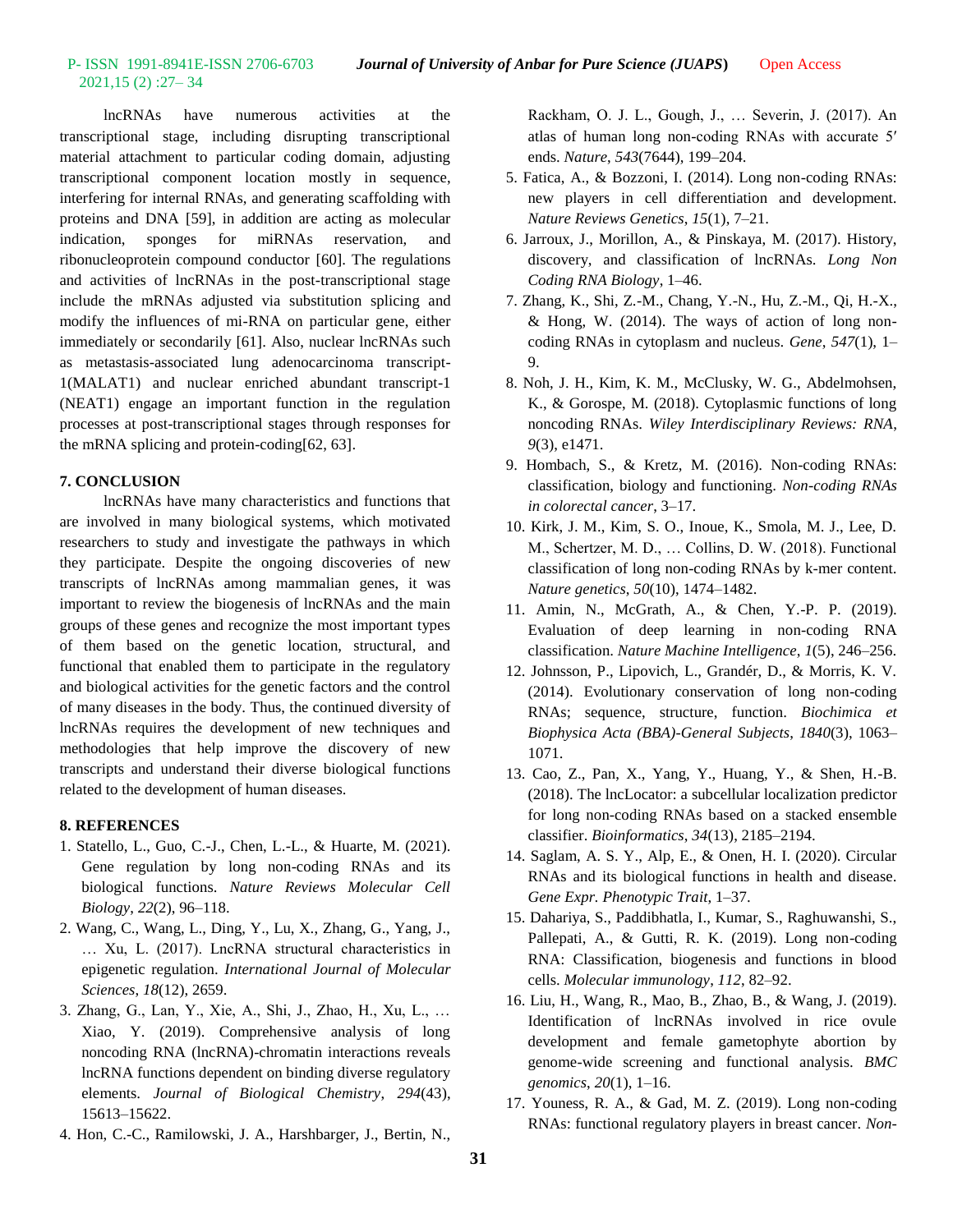# 2021,15 (2) :27– 34

*coding RNA research*, *4*(1), 36–44.

- 18. Aillaud, M., & Schulte, L. N. (2020). Emerging roles of long noncoding RNAs in the cytoplasmic milieu. *Noncoding RNA*, *6*(4), 44.
- 19. Yoon, J.-H., Abdelmohsen, K., & Gorospe, M. (2014). Functional interactions among microRNAs and long noncoding RNAs. In *Seminars in cell & developmental biology* (Vol. 34, pp. 9–14). Elsevier.
- 20. Nishikawa, K., & Kinjo, A. R. (2017). Essential role of long non-coding RNAs in de novo chromatin modifications: the genomic address code hypothesis. *Biophysical reviews*, *9*(2), 73–77.
- 21. Yousefi, H., Maheronnaghsh, M., Molaei, F., Mashouri, L., Aref, A. R., Momeny, M., & Alahari, S. K. (2020). Long noncoding RNAs and exosomal lncRNAs: classification, and mechanisms in breast cancer metastasis and drug resistance. *Oncogene*, *39*(5), 953–974.
- 22. Fernandes, J. C. R., Acuña, S. M., Aoki, J. I., Floeter-Winter, L. M., & Muxel, S. M. (2019). Long non-coding RNAs in the regulation of gene expression: physiology and disease. *Non-coding RNA*, *5*(1), 17.
- 23. Gil, N., & Ulitsky, I. (2020). Regulation of gene expression by cis-acting long non-coding RNAs. *Nature Reviews Genetics*, *21*(2), 102–117.
- 24. Man, H.-S. J., & Marsden, P. A. (2019). LncRNAs and epigenetic regulation of vascular endothelium: genome positioning system and regulators of chromatin modifiers. *Current opinion in pharmacology*, *45*, 72–80.
- 25. Begolli, R., Sideris, N., & Giakountis, A. (2019). LncRNAs as chromatin regulators in cancer: from molecular function to clinical potential. *Cancers*, *11*(10), 1524.
- 26. Tiansheng, G., Junming, H., Xiaoyun, W., Peixi, C., Shaoshan, D., & Qianping, C. (2020). lncRNA metastasisassociated lung adenocarcinoma transcript 1 promotes proliferation and invasion of non-small cell lung cancer cells via down-regulating miR-202 expression. *Cell Journal (Yakhteh)*, *22*(3), 375.
- 27. Kretz, M., Webster, D. E., Flockhart, R. J., Lee, C. S., Zehnder, A., Lopez-Pajares, V., … Kim, G. E. (2012). Suppression of progenitor differentiation requires the long noncoding RNA ANCR. *Genes & development*, *26*(4), 338–343.
- 28. Wang, K., Long, B., Zhou, L.-Y., Liu, F., Zhou, Q.-Y., Liu, C.-Y., … Li, P.-F. (2014). CARL lncRNA inhibits anoxia-induced mitochondrial fission and apoptosis in cardiomyocytes by impairing miR-539-dependent PHB2 downregulation. *Nature communications*, *5*(1), 1–13.
- 29. Qi, H., Shen, J., & Zhou, W. (2020). Up‐regulation of long non‐coding RNA THRIL in coronary heart disease:

Prediction for disease risk, correlation with inflammation, coronary artery stenosis, and major adverse cardiovascular events. *Journal of clinical laboratory analysis*, *34*(5), e23196.

- 30. Chen, X., Wang, D., & Qian, L. (2021). [ARTICLE WITHDRAWN] LncRNA Fetal-Lethal Noncoding Developmental Regulatory RNA (FENDRR) Suppresses Cell Proliferation and Promotes Apoptosis in Platelet Derived Growth Factor BB/Tumor Necrosis Factor α Induced Vascular Smooth Muscle Cells. *Journal of Biomaterials and Tissue Engineering*, *11*(5), 912–919.
- 31. Trotman, J. B., Braceros, K. C. A., Cherney, R. E., Murvin, M. M., & Calabrese, J. M. (2021). The control of polycomb repressive complexes by long noncoding RNAs. *Wiley Interdisciplinary Reviews: RNA*, e1657.
- 32. Qu, X., Alsager, S., Zhuo, Y., & Shan, B. (2019). HOX transcript antisense RNA (HOTAIR) in cancer. *Cancer letters*, *454*, 90–97.
- 33. Holdt, L. M., Beutner, F., Scholz, M., Gielen, S., Gäbel, G., Bergert, H., … Teupser, D. (2010). ANRIL expression is associated with atherosclerosis risk at chromosome 9p21. *Arteriosclerosis, thrombosis, and vascular biology*, *30*(3), 620–627.
- 34. Boulberdaa, M., Scott, E., Ballantyne, M., Garcia, R., Descamps, B., Angelini, G. D., … McClure, J. (2016). A role for the long noncoding RNA SENCR in commitment and function of endothelial cells. *Molecular Therapy*, *24*(5), 978–990.
- 35. Santer, L., López, B., Ravassa, S., Baer, C., Riedel, I., Chatterjee, S., … Pinet, F. (2019). Circulating long noncoding RNA LIPCAR predicts heart failure outcomes in patients without chronic kidney disease. *Hypertension*, *73*(4), 820–828.
- 36. Wang, P., Xue, Y., Han, Y., Lin, L., Wu, C., Xu, S., … Cao, X. (2014). The STAT3-binding long noncoding RNA lnc-DC controls human dendritic cell differentiation. *Science*, *344*(6181), 310–313.
- 37. Ong, A. A. L., Tan, J., Bhadra, M., Dezanet, C., Patil, K. M., Chong, M. S., … Chen, G. (2019). RNA secondary structure-based design of antisense peptide nucleic acids for modulating disease-associated aberrant tau pre-mRNA alternative splicing. *Molecules*, *24*(16), 3020.
- 38. Zhao, X., Wang, D., Ding, Y., Zhou, J., Liu, G., & Ji, Z. (2019). lncRNA ZEB1-AS1 promotes migration and metastasis of bladder cancer cells by post-transcriptional activation of ZEB1. *International journal of molecular medicine*, *44*(1), 196–206.
- 39. Greco, S., Zaccagnini, G., Fuschi, P., Voellenkle, C., Carrara, M., Sadeghi, I., … Stellos, K. (2017). Increased BACE1-AS long noncoding RNA and β-amyloid levels in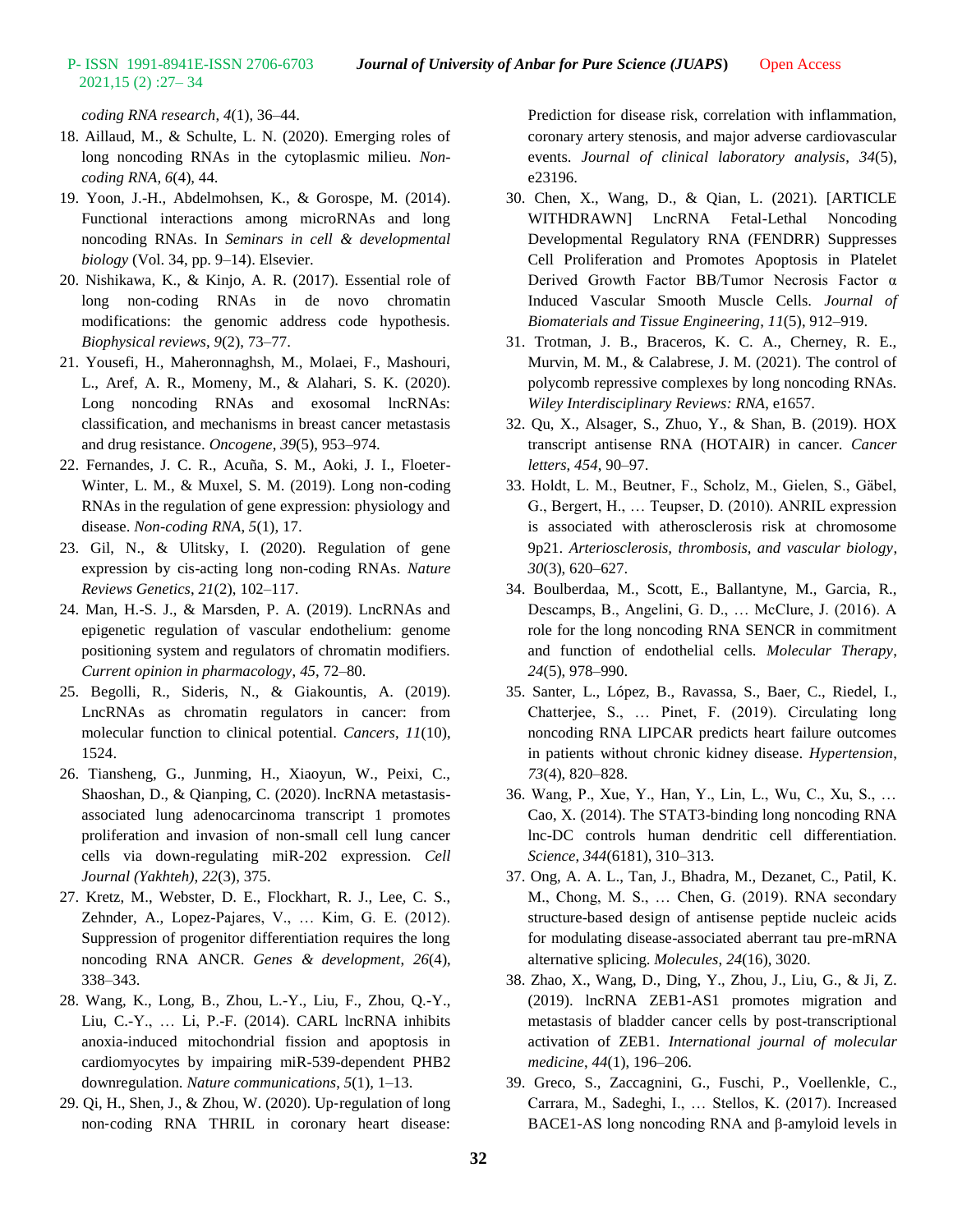# 2021,15 (2) :27– 34

heart failure. *Cardiovascular research*, *113*(5), 453–463.

- 40. Das, B., & Yan, R. (2017). Role of BACE1 in Alzheimer's synaptic function. *Translational neurodegeneration*, *6*(1), 1–8.
- 41. Quinn, J. J., & Chang, H. Y. (2016). Unique features of long non-coding RNA biogenesis and function. *Nature Reviews Genetics*, *17*(1), 47–62.
- 42. Mercer, T. R., & Mattick, J. S. (2013). Structure and function of long noncoding RNAs in epigenetic regulation. *Nature structural & molecular biology*, *20*(3), 300–307.
- 43. Wu, R., Su, Y., Wu, H., Dai, Y., Zhao, M., & Lu, Q. (2016). Characters, functions and clinical perspectives of long non-coding RNAs. *Molecular genetics and genomics*, *291*(3), 1013–1033.
- 44. Aalijahan, H., & Ghorbian, S. (2019). Long non-coding RNAs and cervical cancer. *Experimental and molecular pathology*, *106*, 7–16.
- 45. Han, P., Li, W., Lin, C.-H., Yang, J., Shang, C., Nurnberg, S. T., … Lin, C.-J. (2014). A long noncoding RNA protects the heart from pathological hypertrophy. *Nature*, *514*(7520), 102–106.
- 46. Atianand, M. K., & Fitzgerald, K. A. (2014). Long noncoding RNAs and control of gene expression in the immune system. *Trends in molecular medicine*, *20*(11), 623–631.
- 47. Chen, X., Yan, C. C., Zhang, X., & You, Z.-H. (2017). Long non-coding RNAs and complex diseases: from experimental results to computational models. *Briefings in bioinformatics*, *18*(4), 558–576.
- 48. Cuevas‐Diaz Duran, R., Wei, H., Kim, D. H., & Wu, J. Q. (2019). Invited Review: Long non‐coding RNA s: important regulators in the development, function and disorders of the central nervous system. *Neuropathology and applied neurobiology*, *45*(6), 538–556.
- 49. Rashid, F., Shah, A., & Shan, G. (2016). Long non-coding RNAs in the cytoplasm. *Genomics, proteomics & bioinformatics*, *14*(2), 73–80.
- 50. Schmitt, A. M., & Chang, H. Y. (2016). Long noncoding RNAs in cancer pathways. *Cancer cell*, *29*(4), 452–463.
- 51. Vučićević, D., Corradin, O., Ntini, E., Scacheri, P. C., & Ørom, U. A. (2015). Long ncRNA expression associates with tissue-specific enhancers. *Cell cycle*, *14*(2), 253–260.
- 52. Thapa, P., Shanmugam, N., & Pokrzywa, W. (2020). Ubiquitin signaling regulates RNA biogenesis, processing, and metabolism. *BioEssays*, *42*(1), 1900171.
- 53. Dong, X., Chen, K., Cuevas-Diaz Duran, R., You, Y., Sloan, S. A., Zhang, Y., … Wu, J. Q. (2015). Comprehensive identification of long non-coding RNAs in purified cell types from the brain reveals functional LncRNA in OPC fate determination. *PLoS genetics*, *11*(12), e1005669.
- 54. Akhade, V. S., Pal, D., & Kanduri, C. (2017). Long noncoding RNA: genome organization and mechanism of action. *Long Non Coding RNA Biology*, 47–74.
- 55. Zhang, X., Wang, W., Zhu, W., Dong, J., Cheng, Y., Yin, Z., & Shen, F. (2019). Mechanisms and functions of long non-coding RNAs at multiple regulatory levels. *International journal of molecular sciences*, *20*(22), 5573.
- 56. Chen, J., & Xue, Y. (2016). Emerging roles of non-coding RNAs in epigenetic regulation. *Science China Life Sciences*, *59*(3), 227–235.
- 57. Sun, X., Haider Ali, M. S. S., & Moran, M. (2017). The role of interactions of long non-coding RNAs and heterogeneous nuclear ribonucleoproteins in regulating cellular functions. *Biochemical Journal*, *474*(17), 2925– 2935.
- 58. Mathiyalagan, P., Keating, S. T., Du, X.-J., & El-Osta, A. (2014). Interplay of chromatin modifications and noncoding RNAs in the heart. *Epigenetics*, *9*(1), 101–112.
- 59. MacDonald, W. A., & Mann, M. R. W. (2020). Long noncoding RNA functionality in imprinted domain regulation. *PLoS Genetics*, *16*(8), e1008930.
- 60. Zhou, H., Wang, B., Yang, Y., Jia, Q., Zhang, A., Qi, Z., & Zhang, J. (2019). Long noncoding RNAs in pathological cardiac remodeling: a review of the update literature. *BioMed research international*, *2019*.
- 61. Dykes, I. M., & Emanueli, C. (2017). Transcriptional and post-transcriptional gene regulation by long non-coding RNA. *Genomics, proteomics & bioinformatics*, *15*(3), 177–186.
- 62. Zhang, X., Hamblin, M. H., & Yin, K.-J. (2017). The long noncoding RNA Malat1: Its physiological and pathophysiological functions. *RNA biology*, *14*(12), 1705– 1714.
- 63. Zhang, M., Guo, J., Liu, L., Huang, M., Li, Y., Bennett, S., … Zou, J. (2021). The Role of Long Non-coding RNA, Nuclear Enriched Abundant Transcript 1 (NEAT1) in Cancer and Other Pathologies. *Biochemical Genetics*, 1– 25.